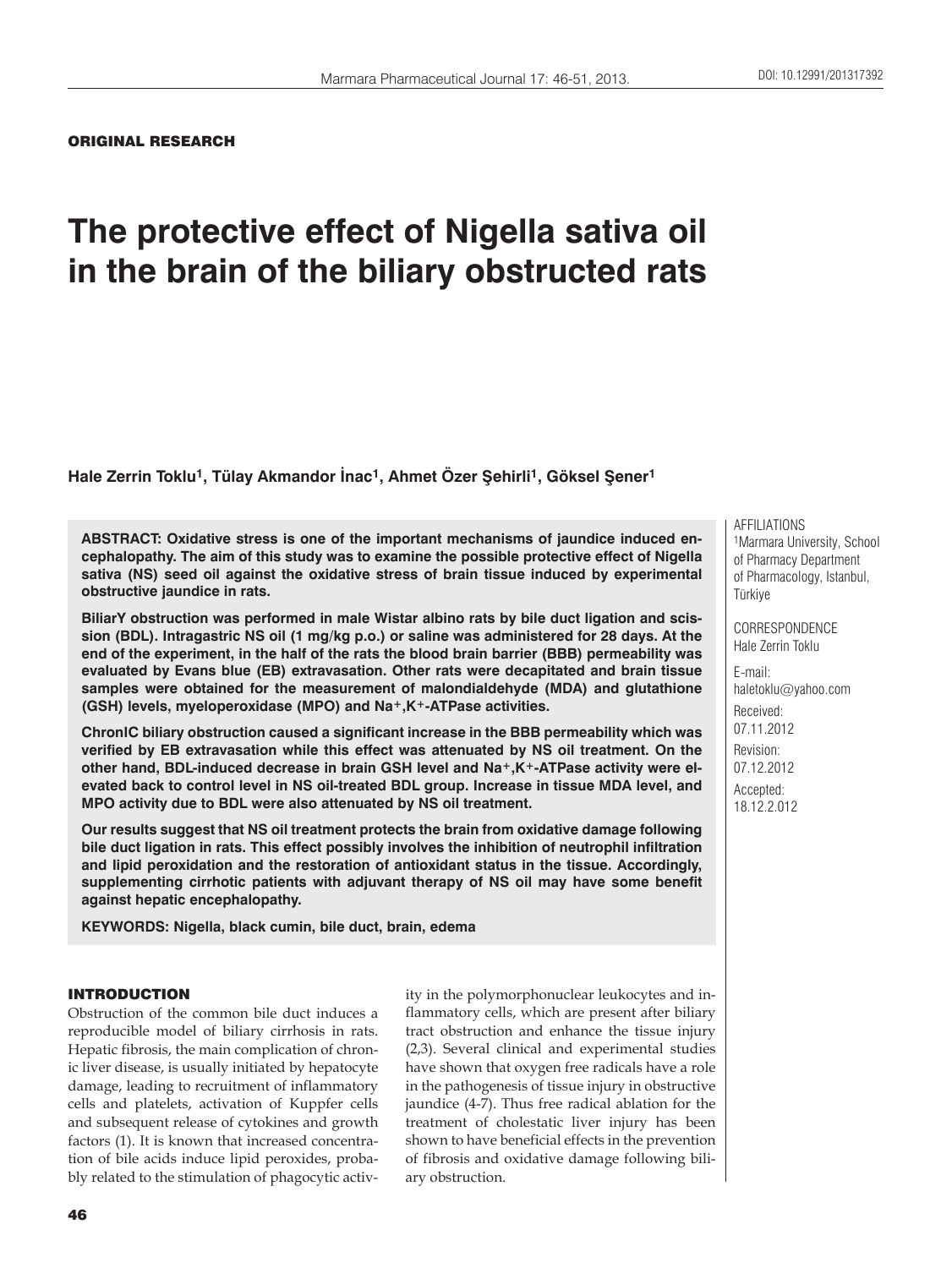In contrast to portacaval anastomosis, bile duct-ligated (BDL) animals have liver failure, developing jaundice, portal hypertension (8), portal-systemic shunting (9), bacterial translocation and immune system dysfunction (10). BDL rats provides a model of acute-on-chronic hepatic encephalopathy, which reproduces the human neuropathology (Alzheimer Type II astrocytosis) and alterations of brain osmolytes that are characteristic of human Type C hepatic encephalopathy as well as low-grade brain oedema, inflammation and deficits of motor coordination (11, 12). Oxidative stress is one of the important mechanisms of jaundice induced encephalopathy.

*Nigella sativa* L. (*N. sativa*) have been widely studied due to its strong traditional claims and beliefs of having therapeutic role in almost every disease process (13-16). Several therapeutic roles have been asserted thereafter such as antioxidant, anti-inflammatory (17), analgesic, antitumor, antihistaminic (18), oral hypoglycemic (19), hepatoprotective (20, 21), nephroprotective (22), neuroprotective (23) and gastroprotective actions (24).

The aim of this study was to examine the possible protective effect of *Nigella sativa* (NS) oil against the oxidative stress of the brain tissue due to experimental obstructive jaundice in rats.

#### METHODS

Biliary obstruction was performed in male Wistar albino rats by bile duct ligation and scission (BDL). Intragastric NS oil or saline was administered to the BDL rats for 28 days. At the end of the experiment, in the half of the rats the blood brain barrier (BBB) permeability was evaluated by Evans blue (EB) extravasation. Other rats were decapitated and brain tissue samples were obtained for the measurement of malondialdehyde (MDA) and glutathione (GSH) levels, myeloperoxidase (MPO) and Na+,K+-ATPase activities.

#### *Animal model of liver fibrosis and treatment procedure*

Male Wistar albino rats (250–300 g) were housed in a room at a mean constant temperature of  $22 \pm 2$  °C with a 12 hour lightdark cycle, and free access to standard pellet chow and water. The study was was conducted according to the ethical guidelines of Marmara University Animal Care and Use Committee.

Liver fibrosis was induced by biliary obstruction in rats. Rats were anaesthetized (75 mg/kg ketamine and 1 mg/kg chlorpromazine; i.p.) and the common bile duct was exposed and ligated by double ligatures with silk suture. The first ligature was made below the junction of the hepatic ducts and the second ligature was made above the entrance of the pancreatic ducts. Finally, the common bile duct was resected between the double ligatures (25). In sham-operated control rats, an incision was made in the abdomen which was then closed and given saline only. Each group consists of 12 rats (6 for biochemical studies, 6 for evaluation of edema and permeability). Nigella sativa oil (1 mg/kg p.o.) or saline was administered for 28 days. After 28 days of treatment, rats were killed by decapitation and trunk blood was collected for the biochemical analysis in the serum. Brain tissues were stored at −70 0C for the measurement of malondialdehyde (MDA) and glutathione (GSH) levels, myeloperoxidase (MPO) activity, Na+,K+-AT-Pase activity, water content and Evans blue extravasation .

# *Biochemical analysis in the serum*

Serum AST, ALT and LDH levels (26) were determined spectrophotometrically using an automated analyzer. Serum total bilirubin level was assayed on Bayer Opera Autoanalyzer.

#### *Cytokine determination*

Serum TNF-alpha was quantified according to the manufacturer's instructions and guidelines using enzyme-linked immunosorbent assay (ELISA) kits specific for the previously mentioned rat cytokines (Biosource International, Nivelles, Belgium). These particular assay kits were selected because of their high degree of sensitivity, specificity, inter- and intra assay precision, and small amount of serum sample required to conduct the assay.

## *Biochemical analysis in the brain tissue* **Malondialdehyde (MDA) and Glutathione (GSH) assays**

Tissue samples were homogenized with ice-cold trichloracetic acid (1 g tissue plus 10 ml 10% TCA) in an Ultra Turrax tissue homogenizer. The MDA levels were assayed for products of lipid peroxidation by monitoring thiobarbituric acid reactive substance formation as described previously (27). Lipid peroxidation is expressed in terms of MDA equivalents using an extinction coefficient of  $1.56 \times 10^5$  M<sup>-1</sup> cm<sup>-1</sup> and the results are expressed as nmol MDA/g tissue. Glutathione measurements were performed using a modification of the Ellman procedure (28). Briefly, after centrifugation at 2,000 g for 10 min, 0.5 ml of supernatant was added to 2 ml of 0.3 mol/l  $\text{Na}_2\text{HPO}_4.2\text{H}_2\text{O}$ solution. A 0.2 ml solution of dithiobisnitrobenzoate (0.4 mg/ ml 1% sodium citrate) was added and the absorbance at 412 nm was measured immediately after mixing. Glutathione levels were calculated using an extinction coefficient of 1.36 x 104 M–1 cm –1. The results are expressed in μmol GSH/g tissue.

# *Measurement of brain myeloperoxidase (MPO) activity*

Tissue samples were homogenized in 50 mM potassium phosphate buffer (PB, pH 6.0), and centrifuged at 41,400 g (10 min); pellets were suspended in 50 mM PB containing 0.5 % hexadecyltrimethylammonium bromide (HETAB). After three freeze and thaw cycles, with sonication between cycles, the samples were centrifuged at 41,400 g for 10 min. Aliquots (0.3 ml) were added to 2.3 ml of reaction mixture containing 50 mM PB, o-dianisidine, and 20 mM H2O2 solution. One unit of enzyme activity was defined as the amount of MPO present that caused a change in absorbance measured at 460 nm for 3 min. MPO activity was expressed as  $U/g$  tissue (29).

#### *Na+,K+-ATPase activity*

Since the activity of  $Na^+$ , $K^+$ -ATPase, a membrane-bound enzyme required for cellular transport, is very sensitive to free radical reactions and lipid peroxidation, reductions in this activity can indicate membrane damage indirectly. Measurement of Na+,K+-ATPase activity is based on the measurement of inorganic phosphate released by ATP hydrolysis during incubation of homogenates with an appropriate medium containing 3 mM ATP as a substrate. The total ATPase activity was determined in the presence of 100 mM NaCl, 5 mM KCl, 6 mM  $MgCl<sub>2</sub>$ , 0.1 mM EDTA, 30 mM Tris HCl (pH 7.4), while the Mg2+-ATPase activity was determined in the presence of 1mM ouabain. The difference between the total and the Mg2+-AT-Pase activities was taken as a measure of the Na<sup>+</sup>,K<sup>+</sup>-ATPase activity (30). The reaction was initiated with the addition of the homogenate (0.1 ml) and a 5-min preincubation period at 37º C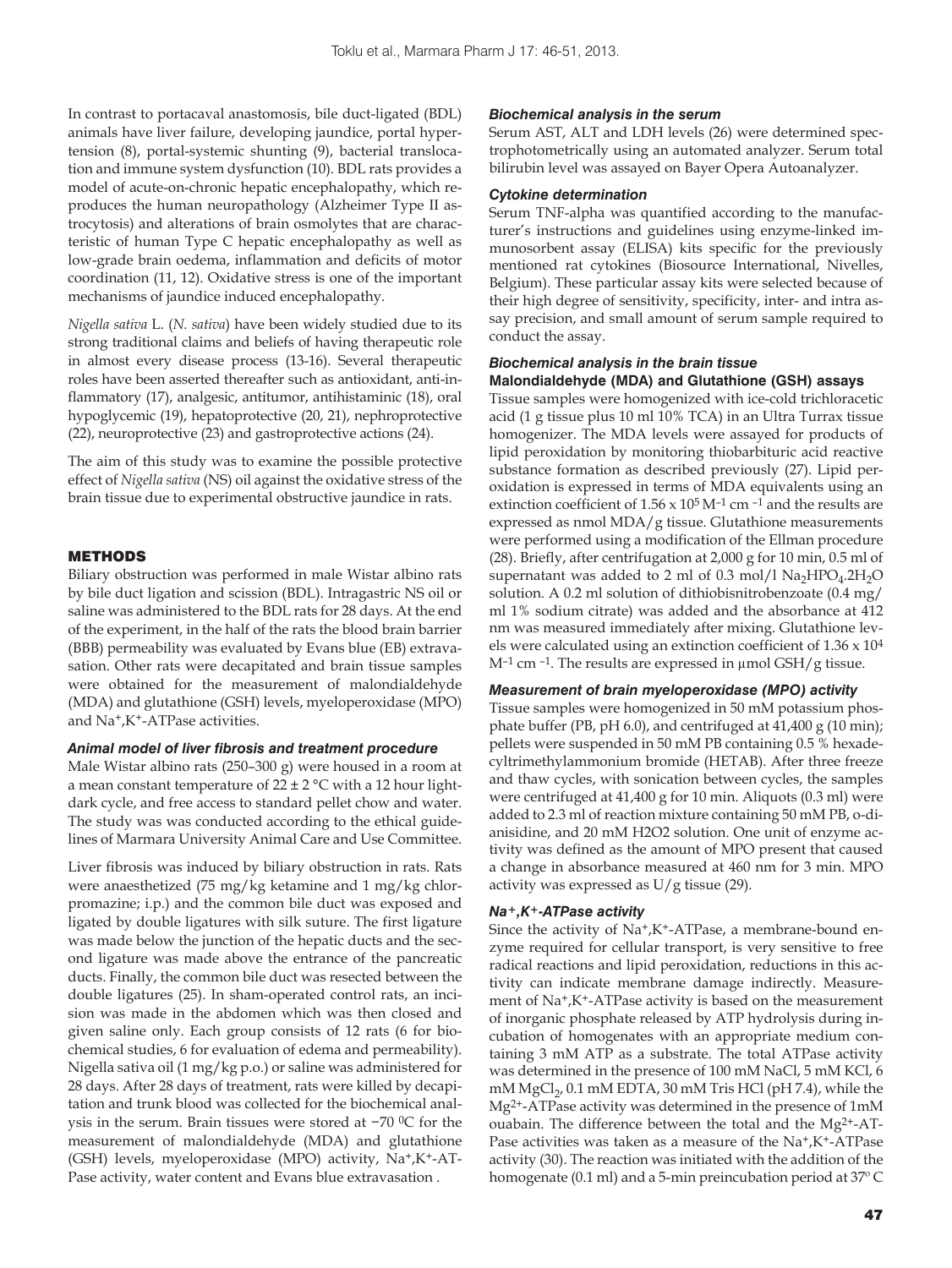| icveis in control and sainte- or riggeia sativa on (rio)-treated bile duct ligated (DDL) groups. |                 |                      |                        |
|--------------------------------------------------------------------------------------------------|-----------------|----------------------|------------------------|
| Groups                                                                                           | Control         | <b>BDL</b>           | $BDL+NS$               |
| LDH (U/L)                                                                                        | $1752 \pm 138$  | $4839 \pm 290$ ***   | $2823 \pm 389$ +++     |
| Total Bilirubin (mg/dL)                                                                          | $0.63 \pm 0.11$ | $7.18 \pm 0.62$ ***  | $2.75 \pm 0.61$ *, +++ |
| AST (mg/dL)                                                                                      | $243 \pm 12$    | $564 \pm 50$ ***     | $323 \pm 32$ +++       |
| ALT (mg/dL)                                                                                      | $78.3 \pm 8.7$  | $315.3 \pm 25.3$ *** | $175.3 \pm 28.9$ ++    |
| TNF-alpha (pg/ml)                                                                                | 6 ± 0.96        | $46.95 \pm 9.21$ *** | $19.77 \pm 2.58$ ++    |
|                                                                                                  |                 |                      |                        |

TABLE 1. Serum total biluribin levels, aspartate aminotransferase (AST), alanine aminotransferase (ALT), lactate dehydrogenase (LDH) activities and TNF-alpha levels in control and saline- or Nigella sativa oil (NS)-treated bile duct ligated (BDL) groups.

**\***p <0.05, **\*\*\***p <0.001 compared with control group. **++**p <0.01, **+++**p<0.001 compared with saline-treated BDL group. Each group consists of 6 rats.

was allowed. Following the addition of  $Na<sub>2</sub>ATP$  and a 10-min re-incubation period, the reaction was terminated by the addition of ice-cold 6 % perchloric acid. The mixture was then centrifuged at 3500 g, and Pi in the supernatant fraction was determined by the method of Fiske and Subarrow (31). The specific activity of the enzyme was expressed as nmol Pi mg-1 protein h-1. The protein concentration of the supernatant was measured by the Lowry method (32).

## *Neurological examination*

The neurological examination scores were conducted according to Bederson's modified neurological examination test (33). A twenty-point neuroscore was used to assess motor and behavioral deficits. Briefly, the consciousness, performance in a smooth climbing platform, extremity tonus, walking and postural reflexes, circling and response to the nociceptive stimuli were assessed. For walking and posture, rats were allowed to move about freely on the floor, while they were observed. In the circling test, the rats were held gently from the tail, suspended one meter above the floor, and observed for forelimb flexion, where normal rats are expected to extend both forelimbs toward the floor. The rotation degree and time were measured. Finally, the responses to the nociceptive stimuli were assessed by tail-immersion test in 560C water. All behavioral tests were conducted by a 'blinded' investigator. The sequence of testing animals by a given task was randomized for the animals.

# *Evans blue assay for the evaluation of blood brain barrier permeability*

To evaluate the blood brain barrier (BBB) integrity, Evans blue dye (EB) was used as a marker of albumin extravasation (33). Briefly, EB (2 % in saline, 4 ml/kg) was injected via the jugular vein at the 48th h of the SAH induction and it was allowed to remain in circulation for 30 min. Then, chests were opened and the rats were perfused transcardially with 250 ml of saline at a pressure of 110 mm Hg for approximately 15 min. After decapitation, the brain was removed and dissected into cerebral cortex and cerebellum, which were then weighed separately for the quantitative measurement of EB-albumin extravasation. Brain samples were homogenized in 2.5 ml phosphatebuffered saline and mixed by vortexing for 2 min after the addition of 2.5 ml of 60 % trichloroacetic acid to precipitate the protein. Samples were cooled and then centrifuged for 30 min at 1000 g. The supernatant was measured at 620 nm for the absorbance of EB using a spectrophotometer (Shimadzu UV1208, Japan). EB was expressed as μg/mg of brain tissue against a standard curve.

# *Evaluation of the brain edema*

Brain edema was evaluated by the gravimetric method based on the measurement of the water content of brain (33). The whole brain was weighed and then dried for 48 h at 100 °C, afterwards re-weighed. The percentage of water was calculated according to the following formula: %  $H_2O =$  [(wet weight − dry weight) / wet weight] ×100.

#### Statistical analysis

Statistical analysis was carried out using GraphPad Prism 3.0 (GraphPad Software, San Diego; CA; USA). All data were expressed as means  $\pm$  S.E.M. Groups of data were compared with an analysis of variance (ANOVA) followed by Tukey's multiple comparison tests. Values of *P*<0.05 were regarded as significant.

# RESULTS

As shown in Table 1, serum LDH activity, total bilirubin, AST, ALT, and the plasma levels of pro-inflammatory cytokine (TNF- $\alpha$ ) in the BDL group were significantly higher (p<0.001) than that of the control group, while treatment of NS abolished these elevations significantly (p<0.01-0.001).

The MDA levels, measured as a major degradation product of lipid peroxidation in the brain tissue, were found to be significantly higher in the BDL group (p<0.001) as compared to those of the control group, while treatment with NS abolished these elevations (p<0.05; Figure 1). In accordance with these findings, levels of the major cellular antioxidant GSH in the BDL group was depleted (p<0.05); however, in the NS-treated BDL group, depleted GSH stores were partially replenished with this antioxidant (p<0.01; Figure 1).



FIGURE1. a) Malondialdehyde (MDA) and b) Glutathione (GSH) levels in the brain tissues of control and saline- or Nigella sativa oil (NS)-treated bile duct ligated (BDL) groups (n=6 per group). \*\*p <0.05 compared with control group. + p <0.05, compared with saline-treated BDL group.

Myeloperoxidase activity, which is accepted as an indicator of neutrophil infiltration, was significantly higher in the brain tissue of the BDL group (p<0.01) than that of the control group (p<0.05, Fig 2). On the other hand, NS treatment in the BDL group significantly decreased brain MPO level (p<0.05) back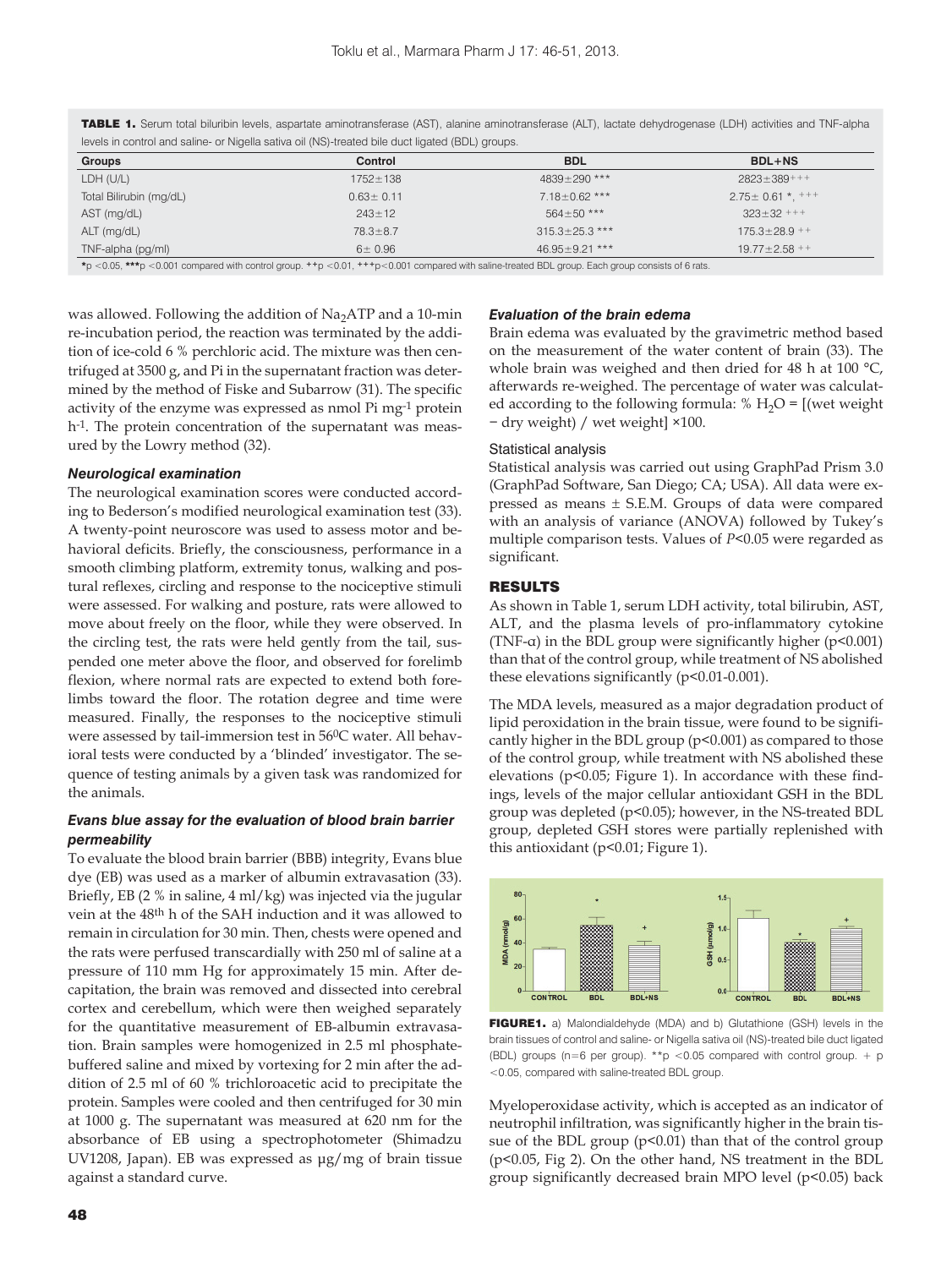to the levels of the control group. The activity of  $Na^+$ , $K^+$  AT-Pase, indicating the functional transport capacity of the brain cells, was not found to be significantly different between the groups (p>0.05, Figure 2).



FIGURE 2. a) Myeloperoxidase (MPO)and b) Na-K-ATPase activity of the brain tissues in control and saline- or Nigella sativa oil (NS)-treated bile duct ligated (BDL) groups (n=6 per group). \*\*  $p$  <0.01 compared with control group. +p <0.05, compared with saline-treated BDL group.

Brain edema was not significantly different in any of the groups (p>0.05). However, EB content of the brain significantly increased in the BDL group. NS treatment reduced the permeability but this reduction was not significant (p>0.05, Figure 3).



FIGURE 3. a) Evans blue (EB) extravasation and b) Water content of the brain tissues of control and saline or Nigella sativa oil (NS) -treated bile duct ligated (BDL) groups ( $n=6$  per group). \*p <0.05 compared with control group

# DISCUSSION AND CONCLUSION

Hepatic encephalopathy is caused by accumulation in the bloodstream of toxic substances that are normally removed by the liver. The diagnosis of hepatic encephalopathy requires the presence of impaired liver function and the exclusion of an alternative explanation for the symptoms. The mildest form of hepatic encephalopathy is difficult to detect clinically, but may be demonstrated by neurological examination. The first stage of hepatic encephalopathy is characterised by an inverted sleep-wake pattern. The second stage is marked by lethargy and personality changes. The third stage is marked by worsened confusion. The fourth stage is marked by a progression to coma (34).

This systemic inflammation can lead to vascular endothelium dysfunction. The breakdown of cerebral endothelial barrier contributes to life-threatening brain edema, thus worsening the respiratory function of the cells. Hypoxia and inflammation are linked to an alteration in the production of reactive oxygen and nitrogen species. Reactive oxygen species (ROS) induced oxidative stress plays a significant role in endothelial damage that leads to tissue injury. The initiation of lipid peroxidation, direct inhibition of mitochondrial respiratory chain enzymes, and other oxidative protein modifications contribute to the cytotoxic effect of ROS (35, 36).

Glutathione is an important constituent of intracellular protective mechanisms against various noxious stimuli, including oxidative stress. Reduced glutathione, the main component of endogenous nonprotein sulfhydryl pool is known to be a major low molecular weight scavenger of free radicals in the cytoplasm. It has been proposed that antioxidants, which maintain the concentration of reduced GSH, may restore the cellular defense mechanisms, block lipid peroxidation, and thus protect against oxidative tissue damage (37). In the present study, we have found that biliary obstriction caused an increase in MDA levels, indirect indicator of increased lipid peroxidation, and MPO (an index for lekocyte infiltration) levels which was accompanied by a concomitant decrease in GSH levels, demonstrating the altered antioxidant status. NS oil treatment significantly reduced the rise in tissue MDA level and MPO activity and restored GSH content of the brain.

Generation of ROS contributes to endothelial and cellular dysfunction, resulting in increased BBB permeability and cerebral edema (35, 38). Besides the breakdown of BBB barrier, the failure of the Na/K pumps, and the altered electrolyte balance of the cell, may also contribute to brain edema and pathological changes in the cellular function. In our study, we have also observed an increase in BBB and brain edema following jaundice. Supplementation with NS oil treatment did not significantly alter these changes. Moreover it failed to restore the decrease of Na+,K+-ATPase activity, which has an important role in edema formation (23, 38).

Our results suggest that NS oil treatment protects the brain from oxidative damage following bile duct ligation in rats. This effect possibly involves the inhibition of neutrophil infiltration and lipid peroxidation; thus, restoration of oxidant and antioxidant status in the tissue. Accordingly, supplementing cirrhotic patients with adjuvant therapy of NS oil may have some benefit against hepatic encephalopathy.

### DECLARATION OF INTEREST

The study was supported by Marmara University Scientific Research Projects Commission, project no: SAG-D-050608-0132. The authors report no conflicts of interest.The authors alone are responsible for the content and writing of the paper.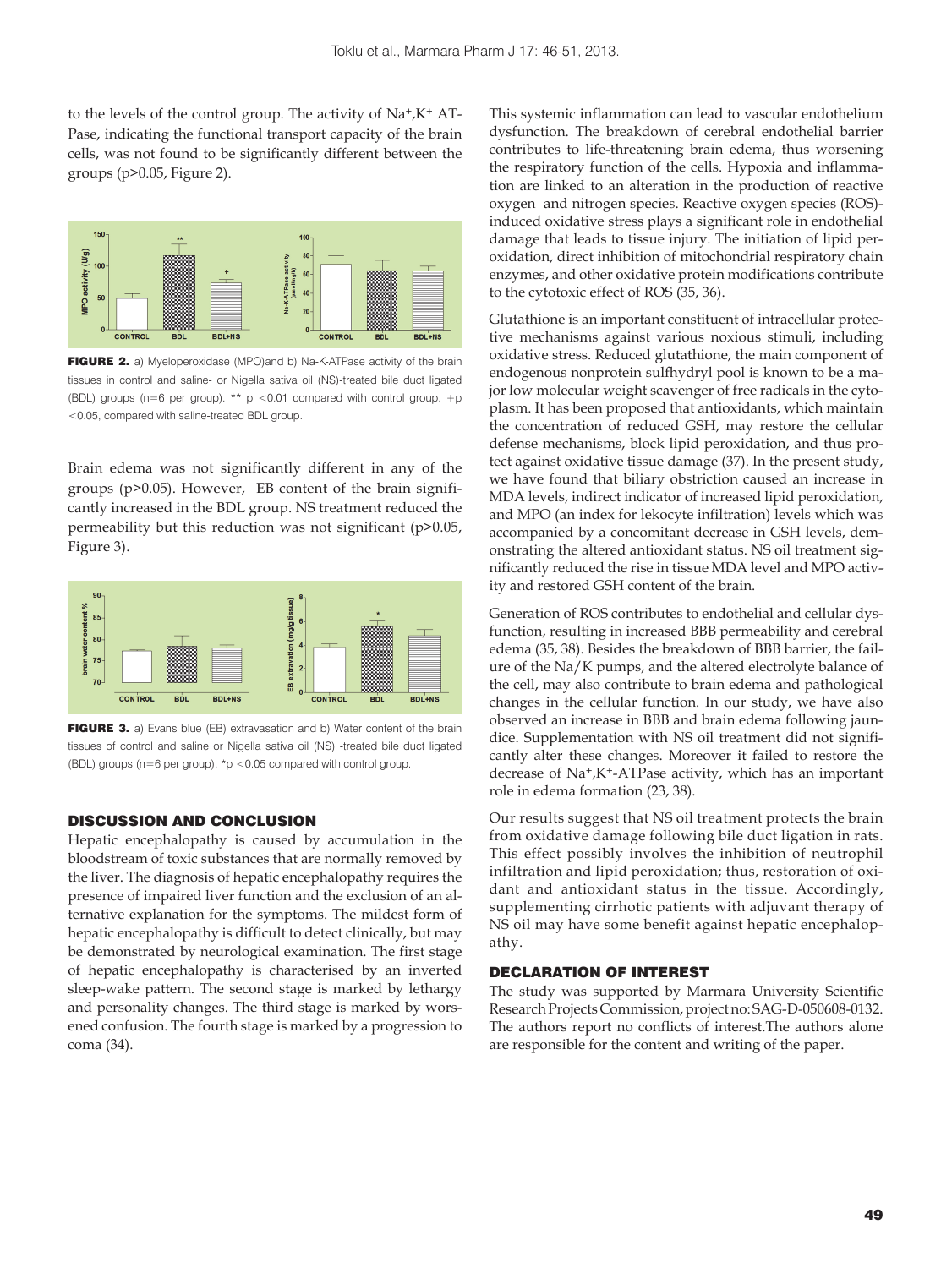**Nigella sativa yağının safra kanalı tıkanıklığı olan sıçanların beyin dokusundaki koruyucu etkisi**

**ÖZET: Oksidatif hasar tıkanma sarılığına bağlı ensefalopatide önemli rol oynamaktadır. Çalışmamızın amacı** *Nigella sativa* **(NS, çörekotu) yağının safra kanalı tıkanıklığına bağlı oksidan beyin hasarında olası koruyucu etkisinin araştırılmasıdır.** 

**Erkek Wistar albino sıçanların safra kanalları bağlandıktan sonra sıçanlara 28 gün süreyle intragastrik olarak NS yağı (1 mg/kg p.o.) ya da serum fizyolojik verilmiştir. Daha sonra Evans mavisi (EB) geçirgenliği yöntemiyle kan beyin bariyeri (KBB) değerlendirilmiştir. Ayrıca beyin dokuları çıkarılarak malondialdehid (MDA), glutatyon (GSH), myeloperoksidaz (MPO) ve Na+,K+-ATPaz aktivitesi ölçülmüştür.** 

**Kronik safra kanalı tıkanıklığı KBB geçirgenliğinde anlamlı bir artışa neden olurken bu etki NS tedavisi ile azalmıştır. Diğer taraftan safra kanallarının bağlanmasıyla azalan beyindeki GSH düzeyi ve Na+,K+-ATPaz aktivitesi NS tedavisi ile neredeyse kontrol düzeylerine yükselmiştir. Beyin MDA düzeyi ve MPO aktivitesindeki artış da NS tedavisiyle önlenmiştir.**

**Bulgularımız NS tedavisinin safra tıkanıklığına bağlı beyin hasarına karşı koruyucu olduğunu göstermektedir. Dolayısıyla sirozlu hastalarda NS takviyesi hepatik ensefalopatiye karşı fayda sağlayabilir.**

**ANAHTAR SÖZCÜKLER: Nigella, çörek otu, safra kanalı, beyin, ödem**

# REFERENCES

- 1. Kullak-Ublick GA, Meier PJ. Mechanisms of cholestasis. Clin Liver Dis 2000; 4: 357-85
- 2. Montilla P, Cruz A, Padillo FJ, Tunez I, Gascon F, Munoz MC, Gomez M, Pera C. Melatonin versus vitamin E as protective treatment against oxidative stress after extrahepatic bile duct ligation in rats. J Pineal Res 2001; 31: 138–44.
- 3. Toklu HZ, Dumlu MU, Sehirli O, Ercan F, Gedik N, Gökmen V, Sener G. Pomegranate peel extract prevents liver fibrosis in biliary-obstructed rats. J Pharm Pharmacol 2007; 59: 1287-95.
- 4. Peres, W., Tunon, M.J., Collado, P.S., Herrmann, S., Marroni, N., Gonzalez-Gallego, J. The flavonoid quercetin ameliorates liver damage in rats with biliary obstruction. J Hepatol 2000; 33: 742-50.
- 5. Takaoka, M., Kubota, Y., Tsuji, K., Yamamoto, S., Ogura, M., Yanagitani, K., Shimatani, M., Shibatani, N., Inoue, K. Human neutrophil functions in obstructive jaundice. Hepatogastroenterology 2001; 48: 71-5.
- 6. Padillo, F.J., Muntane, J., Montero, J.L., Briceno, J., Mino, G., Solorzano, G., Sitges-Serra, A., Pera-Madrazo, C. Effect of internal biliary drainage on plasma levels of endotoxin, cytokines, and C-reactive protein in patients with obstructive jaundice. World J Surg 2002; 26: 1328-32.
- 7. Sener G, Sehirli AO, Toklu HZ, Yuksel M, Ercan F, Gedik N. Erdosteine treatment attenuates oxidative stress and fibrosis in experimental biliary obstruction. Pediatr Surg Int 2007; 23: 233-41.
- 8. Kountouras J, Billing BH, Scheuer PJ. Prolonged bile duct obstruction: a new experimental model for cirrhosis in the rat. Br J Exp Pathol 1984; 65: 305–11.
- 9. Dunn CW, Horton JW,Megison SM, Vuitch MF. Contribution of portal systemic shunt to Kupffer cell dysfunction in obstructive jaundice. J Surg Res 1991; 50: 234–9.
- 10. Greve JW, Gouma DJ, Soeters PB, Buurman WA. Suppression of cellular immunity in obstructive jaundice is caused by endotoxins: a study with germ-free rats. Gastroenterology 1990; 98: 478–85
- 11. Jover R, Rodrigo R, Felipo V, et al. Brain edema and inflammatory activation in bile duct ligated rats and diet induced hyperammonemia: a model of hepatic encephalopathy in cirrhosis. Hepatology 2006; 43: 1257–66.
- 12. Butterworth RF, Norenberg MD, Felipo V, Ferenci P, Albrecht J, Blei AT; Members of the ISHEN Commission on Experimental Models of HE. Experimental models of hepatic encephalopathy: ISHEN guidelines. Liver Int 2009; 29: 783-8.
- 13. Randhawa M, Alghamdi M (2011). Anticancer activity of Nigella sativa (black seed) – a review. Am J Chin Med 39: 1075-91.
- 14. Ali BH, Blunden G. Pharmacological and toxicological properties of Nigella sativa. Phytother Res 2003; 17: 299-305.
- 15. Butt MS, Sultan MT. Nigella sativa: Reduces the Risk of Various Maladies. Crit Rev Food Sci Nutr 2010; 50: 654-65.
- 16. El-Tahir KEDH, Bakeet DM. The black seed Nigella sativa linnaeus-. A Mine for multi-cures: A plea for urgent clinical evaluation of its volatile oil. JTU Med Sci 2006; 1: 1-19. Available from: http://jtaibahumedsc.net/issues/ volum1\_issue1/1.pdf [Accessed: 06 Dec 2012]
- 17. Salem ML. Immunomodulatory and immunotherapeutic properties of the Nigella sativa L seed. Int imunopharmacol 2005; 5:1749–70.
- 18. Kaya MS, Kara M, Ozbek H. Seed of corek otu (Nigella sativa) effect human cell and immunity system CD3+, CD4+, CD8+ Cells and effect a number of total leucocytes. J. General Med 2003; 13: 109-12.
- 19. Demir H, Kanter M, Coskun O, Uz YH, Koc A, Yildiz A. Effect of black cumin (Nigella sativa) on heart rate, some hematological values, and pancreatic beta-cell damage in cadmium-treated rats. Biol Trace Elem Res 2006; 110: 151-62.